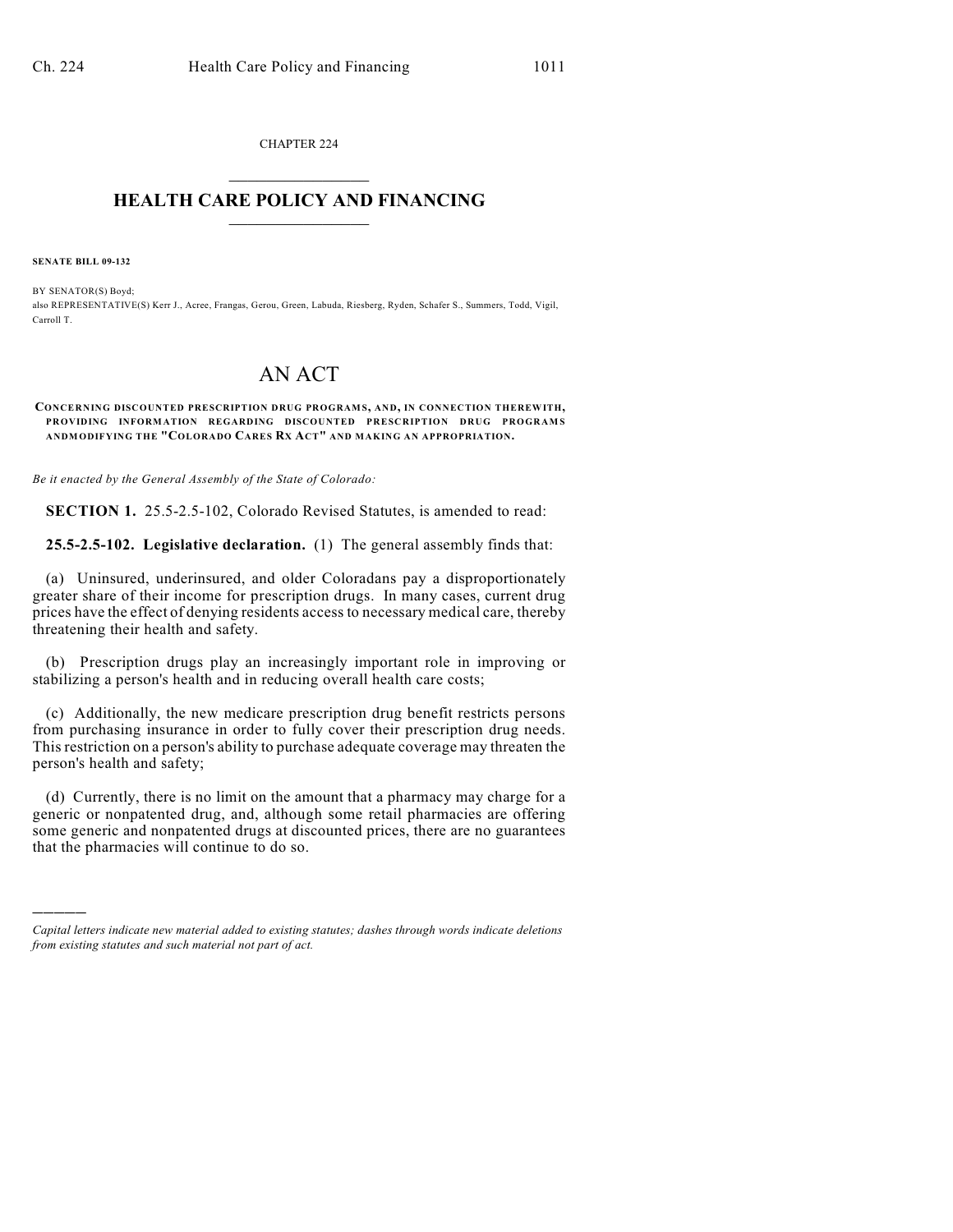(2) The general assembly, therefore, declares that it is necessary to provide a mechanism for persons IMPORTANT TO MAKE INFORMATION AVAILABLE TO THE PUBLIC CONCERNING WAYS to purchase lower-cost generic and nonpatented prescription drugs through the implementation of "Colorado Cares Rx Act" in order to protect the health of uninsured, underinsured, and older Coloradans. while at the same time protecting pharmacies from bearing the cost of providing the drugs to such persons. THE GENERAL ASSEMBLY FURTHER DECLARES THAT THE STATE SHOULD CONTINUE TO ACTIVELY RESEARCH COST-EFFECTIVE MECHANISMS OR PROGRAMS THAT MAY PROVIDE ADDITIONAL OPTIONS TO ADDRESS THIS NEED IN COLORADO.

**SECTION 2.** 25.5-2.5-103, Colorado Revised Statutes, is REPEALED AND REENACTED, WITH AMENDMENTS, to read:

**25.5-2.5-103. Lower-cost prescription drugs - information - research reporting.** (1) THE STATE DEPARTMENT SHALL MAKE INFORMATION AVAILABLE TO THE PUBLIC CONCERNING LOWER-COST PRESCRIPTION DRUG PROGRAMS. THE INFORMATION SHALL INCLUDE, BUT NEED NOT BE LIMITED TO:

(a) WAYS IN WHICH LOW-INCOME, UNINSURED PERSONS CAN OBTAIN LOWER-COST PRESCRIPTION DRUGS; AND

(b) CONTACT INFORMATION CONCERNING PROGRAMS FOR LOWER-COST PRESCRIPTION DRUGS.

(2) THE STATE DEPARTMENT SHALL RESEARCH COST-EFFECTIVE PROGRAMS OR MECHANISMS BY WHICH LOW-INCOME, UNINSURED PERSONS MAY PURCHASE LOWER-COST PRESCRIPTION DRUGS.

(3) THE STATE DEPARTMENT SHALL REPORT ANNUALLY TO THE HEALTH AND HUMAN SERVICES COMMITTEES OF THE HOUSE OF REPRESENTATIVES AND THE SENATE, OR ANY SUCCESSOR COMMITTEES, CONCERNING THE PROVISIONS OF THIS ARTICLE.

**SECTION 3. Repeal.** 25.5-2.5-104, 25.5-2.5-105, and 25.5-2.5-106, Colorado Revised Statutes, are repealed.

**SECTION 4. Repeal.** 24-34-104 (43.5) (a), Colorado Revised Statutes, is repealed as follows:

**24-34-104. General assembly review of regulatory agencies and functions for termination, continuation, or reestablishment.** (43.5) The following agencies, functions, or both, shall terminate on June 30, 2013:

(a) The "Colorado Cares  $Rx$  Act", created by article 2.5 of title 25.5, C.R.S.;

**SECTION 5.** Part V  $(1)$   $(A)$ ,  $(1)$   $(C)$ ,  $(1)$   $(D)$ ,  $(5)$ , and the affected totals of section 2 of chapter 474, Session Laws of Colorado 2008, are amended to read:

**Section 3. Appropriation.**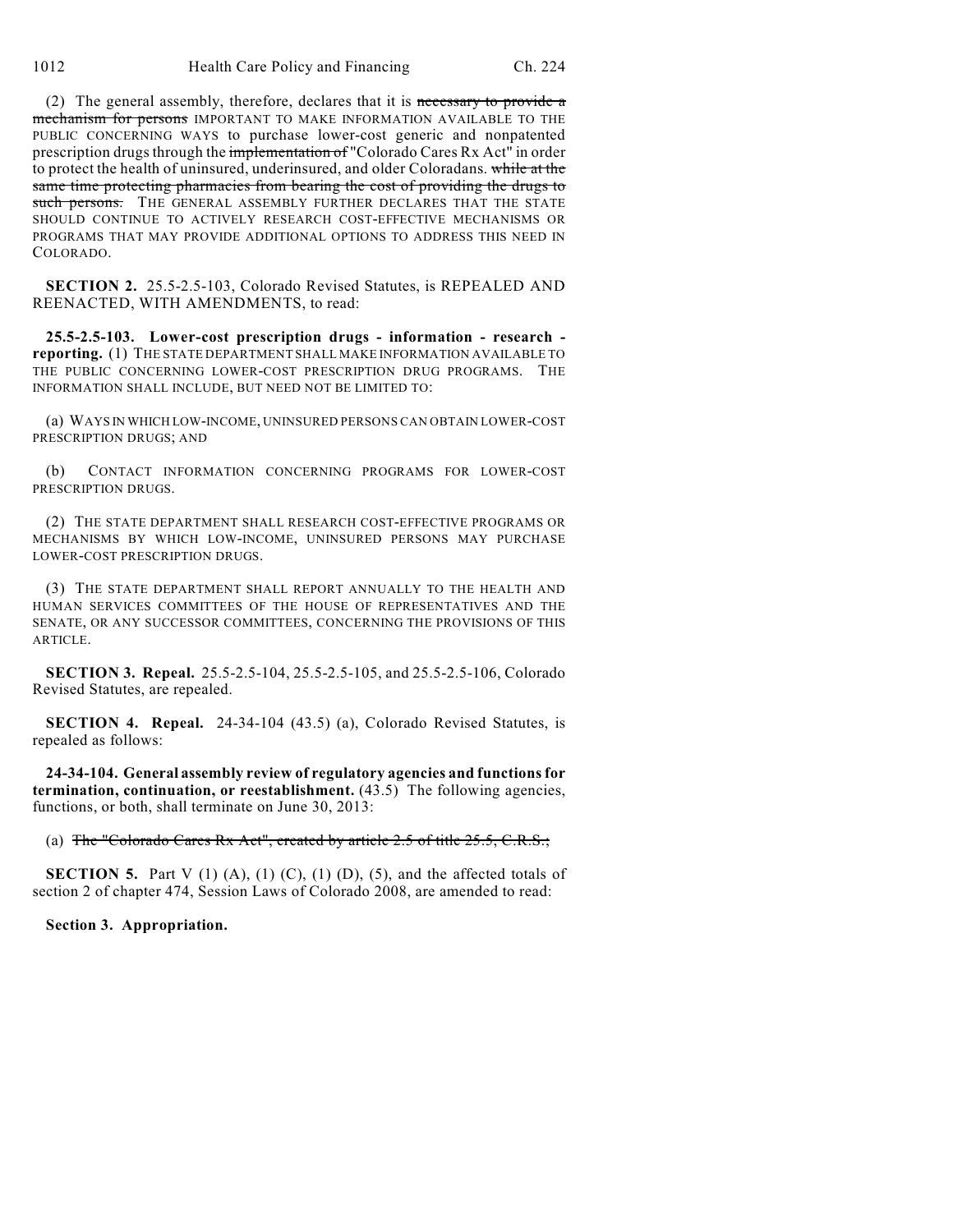|                           |              |                        | APPROPRIATION FROM                             |                             |                                |                                |  |  |  |  |  |  |
|---------------------------|--------------|------------------------|------------------------------------------------|-----------------------------|--------------------------------|--------------------------------|--|--|--|--|--|--|
| ITEM &<br><b>SUBTOTAL</b> | <b>TOTAL</b> | GENERAL<br><b>FUND</b> | <b>GENERAL</b><br><b>FUND</b><br><b>EXEMPT</b> | <b>CASH</b><br><b>FUNDS</b> | REAPPROPRIATED<br><b>FUNDS</b> | <b>FEDERAL</b><br><b>FUNDS</b> |  |  |  |  |  |  |
|                           |              |                        |                                                |                             |                                |                                |  |  |  |  |  |  |

**PART V DEPARTMENT OF HEALTH CARE POLICY AND FINANCING**

### **(1) EXECUTIVE DIRECTOR'S OFFICE**

| (A) General Administration       |                       |
|----------------------------------|-----------------------|
| Personal Services                | <del>19,015,961</del> |
|                                  | 18,812,638            |
|                                  | $(273.2 \text{ FTE})$ |
|                                  | $(269.4$ FTE)         |
| Health, Life, and Dental         | 1,278,471             |
| Short-term Disability            | <del>22,871</del>     |
|                                  | 22,621                |
| S.B. 04-257 Amortization         |                       |
| <b>Equalization Disbursement</b> | <del>279,035</del>    |
|                                  | 275,961               |
| S.B. 06-235 Supplemental         |                       |
| Amortization                     |                       |
| <b>Equalization Disbursement</b> | <del>128.887</del>    |
|                                  | 127,446               |
|                                  |                       |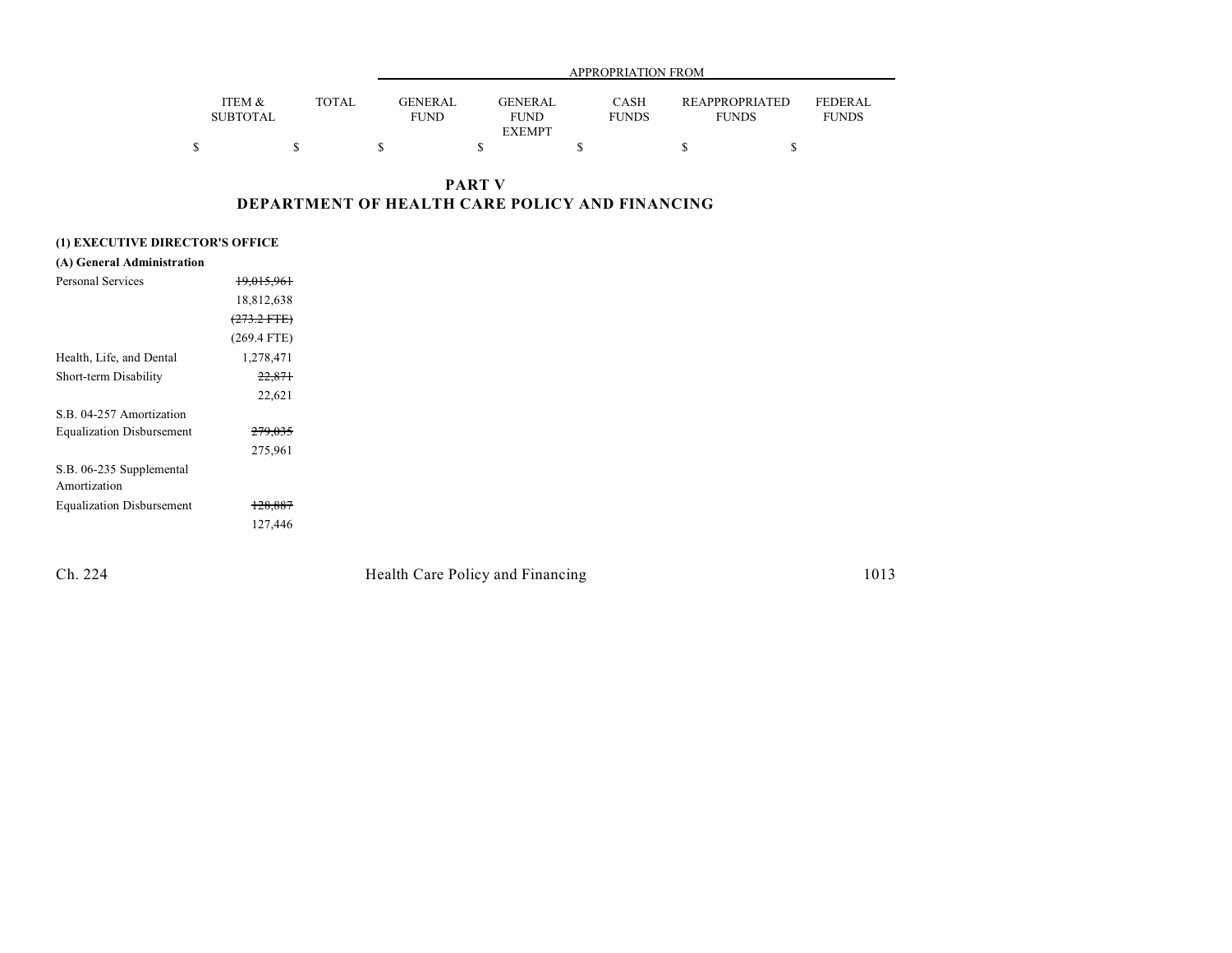|                                                  |                           |              |                               |                                                | APPROPRIATION FROM          |                                |                         |
|--------------------------------------------------|---------------------------|--------------|-------------------------------|------------------------------------------------|-----------------------------|--------------------------------|-------------------------|
|                                                  | ITEM &<br><b>SUBTOTAL</b> | <b>TOTAL</b> | <b>GENERAL</b><br><b>FUND</b> | <b>GENERAL</b><br><b>FUND</b><br><b>EXEMPT</b> | <b>CASH</b><br><b>FUNDS</b> | REAPPROPRIATED<br><b>FUNDS</b> | FEDERAL<br><b>FUNDS</b> |
|                                                  | $\mathbb{S}$<br>\$        |              | \$                            | \$                                             | \$                          | \$<br>\$                       |                         |
| Salary Survey and Senior                         |                           |              |                               |                                                |                             |                                |                         |
| <b>Executive Service</b>                         | 676,435                   |              |                               |                                                |                             |                                |                         |
|                                                  | 673,446                   |              |                               |                                                |                             |                                |                         |
| Performance-based Pay                            |                           |              |                               |                                                |                             |                                |                         |
| Awards                                           | 251,236                   |              |                               |                                                |                             |                                |                         |
|                                                  | 249,966                   |              |                               |                                                |                             |                                |                         |
| Workers' Compensation                            | 32,346                    |              |                               |                                                |                             |                                |                         |
| <b>Operating Expenses</b>                        | 1,803,990                 |              |                               |                                                |                             |                                |                         |
|                                                  | 1,800,190                 |              |                               |                                                |                             |                                |                         |
| Legal Services and Third<br>Party Recovery Legal |                           |              |                               |                                                |                             |                                |                         |
| Services for 13,089 hours                        | 982,984                   |              |                               |                                                |                             |                                |                         |
| Administrative Law Judge                         |                           |              |                               |                                                |                             |                                |                         |
| Services                                         | 469,789                   |              |                               |                                                |                             |                                |                         |
| Purchase of Services from                        |                           |              |                               |                                                |                             |                                |                         |
| Computer Center                                  | 135,103                   |              |                               |                                                |                             |                                |                         |
| Payment to Risk<br>Management and Property       |                           |              |                               |                                                |                             |                                |                         |
| Funds                                            | 71,989                    |              |                               |                                                |                             |                                |                         |
| <b>Leased Space</b>                              | 394,236                   |              |                               |                                                |                             |                                |                         |
| Capitol Complex Leased                           |                           |              |                               |                                                |                             |                                |                         |
| Space                                            | 395,208                   |              |                               |                                                |                             |                                |                         |
|                                                  |                           |              |                               |                                                |                             |                                |                         |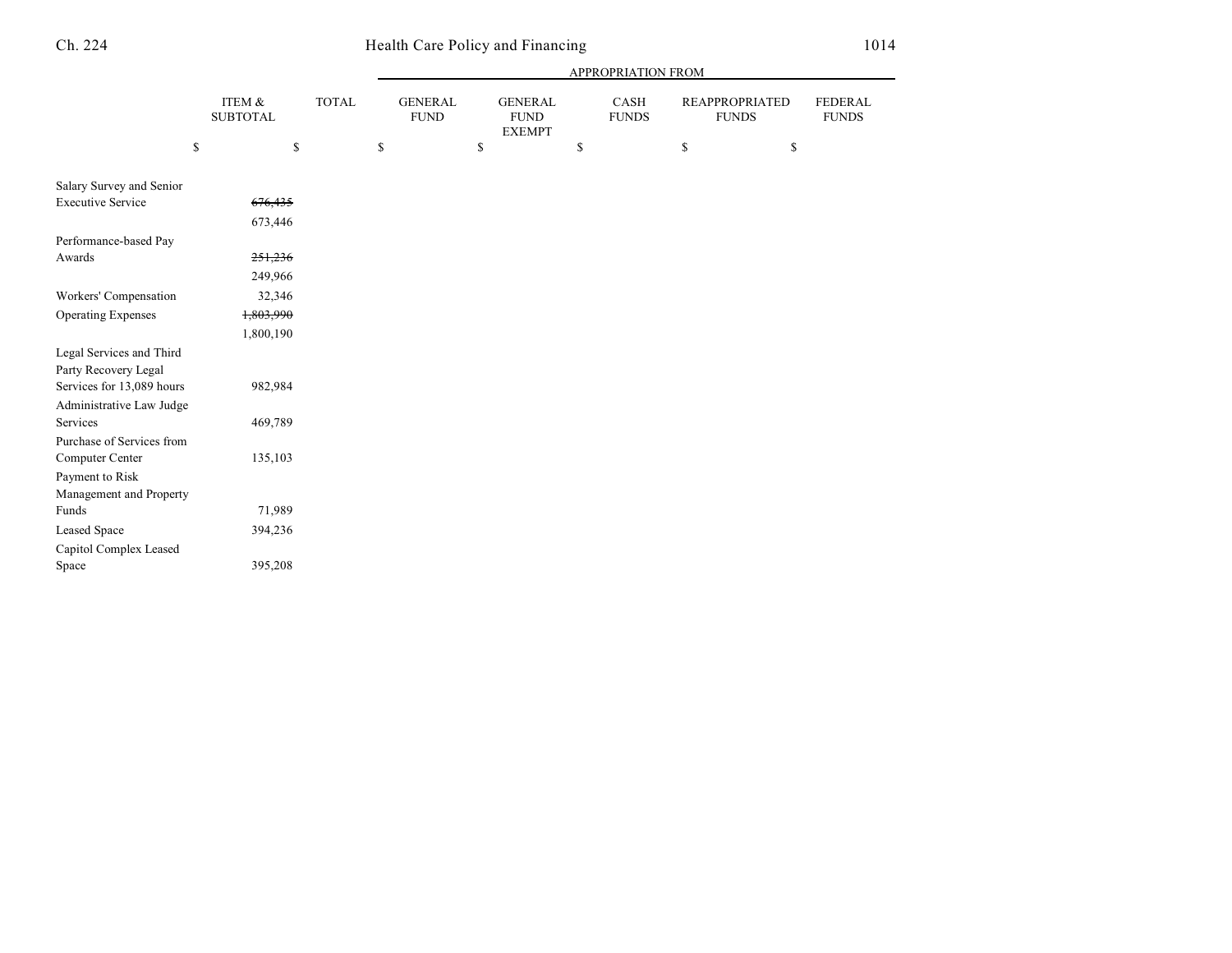| General Professional  |                       |               |                      |                     |            |
|-----------------------|-----------------------|---------------|----------------------|---------------------|------------|
| Services and Special  |                       |               |                      |                     |            |
| Projects <sup>8</sup> | 2,006,184             |               |                      |                     |            |
|                       | <del>27,944,725</del> | 12,011,895(M) | 895,861 *            | $1.674.195^{\circ}$ | 13,362,774 |
|                       | 27,728,578            | 12,018,550(M) | 666.404 <sup>ª</sup> |                     | 13,369,429 |

<sup>a</sup> Of this amount, \$254,463 shall be from the Children's Basic Health Plan Trust Fund created in Section 25.5-8-105 (1), C.R.S.; \$229,457 shall be from the Colorado Cares Rx Program Cash Fund created in Section 25.5-2.5-105 (1), C.R.S.; \$158,956 shall be from the Health Care Expansion Fund created in Section 24-22-117 (2) (a) (I), C.R.S.; \$80,745 shall be from estate recoveries; \$55,343 shall be from the Primary Care Fund created in Section 24-22-117 (2) (b) (I), C.R.S.; \$33,679 shall be from the Autism Treatment Fund created in Section 25.5-6-805, C.R.S.; \$31,509 shall be from the Short-term Innovative Health Program Grant Fund created in Section 25-36-101 (1), C.R.S.; \$28,972 shall be from the Coordinated Care for People with Disabilities Fund created in Section 25.5-6-111 (4), C.R.S.; and \$22,737 shall be from the Comprehensive Primary and Preventive Care Fund created in Section 25.5-3-207 (1), C.R.S.

<sup>b</sup> Of this amount, \$1,670,858 shall be a transfer from the Department of Human Services, and \$3,337 shall from Old Age Pension Fund moneys appropriated to the Department of Human Services, pursuant to Article 24 of the State Constitution.

#### **(C) Information Technology Contracts and Projects**

| <b>Information Technology</b>   |            |              |                      |                                      |
|---------------------------------|------------|--------------|----------------------|--------------------------------------|
| Contracts                       | 23,611,692 | 5,424,454(M) | 1,817,517            | $100,328$ <sup>b</sup><br>16,269,393 |
|                                 | 22,307,943 |              | 513,768 <sup>a</sup> |                                      |
| <b>Fraud Detection Software</b> |            |              |                      |                                      |
| Contract                        | 1,000,000  | 100,000(M)   |                      | 900,000                              |
| Colorado Benefits               |            |              |                      |                                      |
| Management System               |            |              |                      |                                      |
| Medical Assistance Project      | 5,300,000  | 2,536,236(M) |                      | 2,763,764                            |
| Centralized Eligibility         |            |              |                      |                                      |
| Vendor Contract Project         | 153,600    | 73,503(M)    |                      | 80,097                               |
|                                 | 30,065,292 |              |                      |                                      |
|                                 | 28,761,543 |              |                      |                                      |
|                                 |            |              |                      |                                      |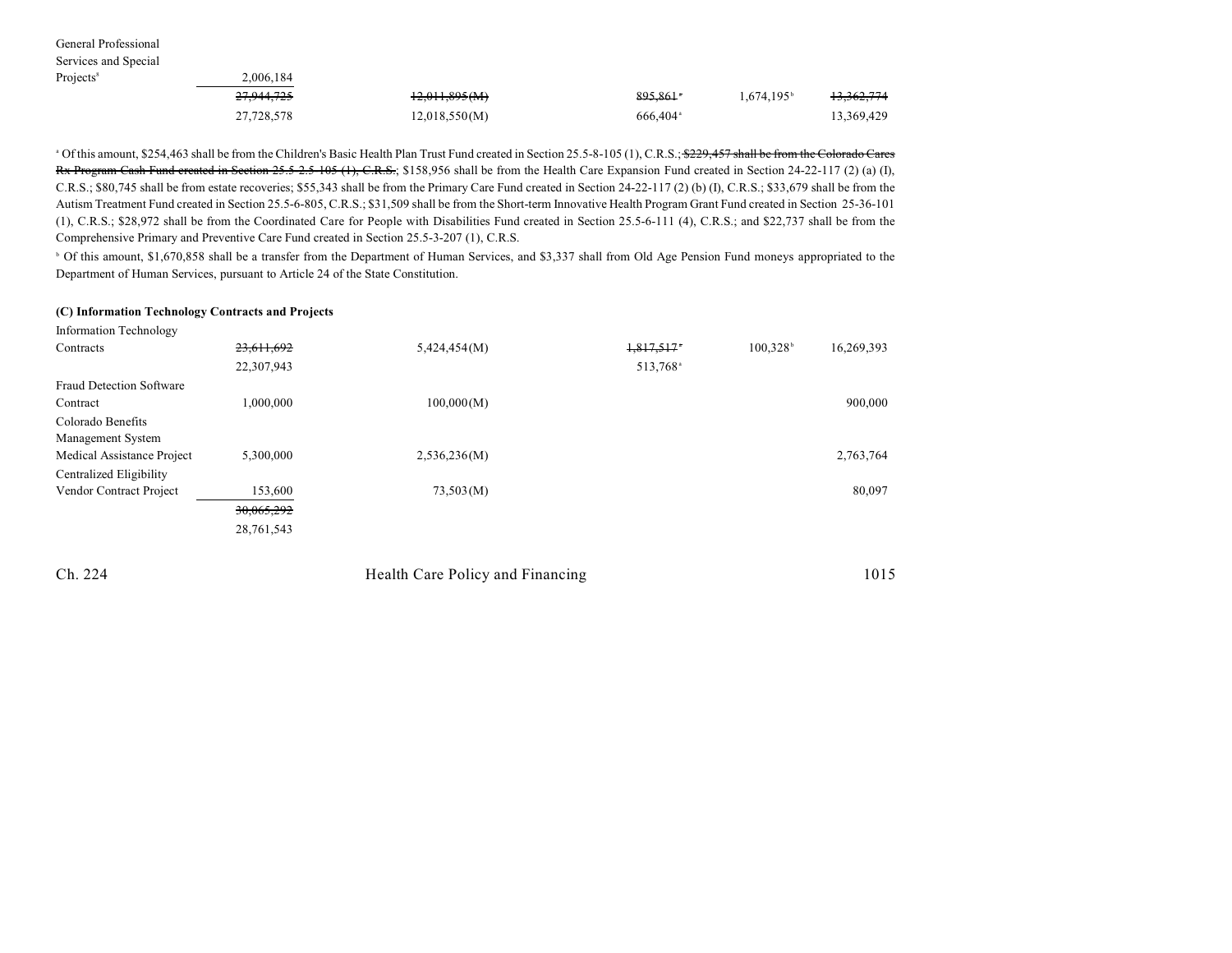## Ch. 224 Health Care Policy and Financing 1016

|                 |              |                | APPROPRIATION FROM |               |  |              |  |                       |                |  |  |
|-----------------|--------------|----------------|--------------------|---------------|--|--------------|--|-----------------------|----------------|--|--|
| ITEM &          | <b>TOTAL</b> | <b>GENERAL</b> |                    | GENERAL       |  | <b>CASH</b>  |  | <b>REAPPROPRIATED</b> | <b>FEDERAL</b> |  |  |
| <b>SUBTOTAL</b> |              | <b>FUND</b>    |                    | <b>FUND</b>   |  | <b>FUNDS</b> |  | <b>FUNDS</b>          | <b>FUNDS</b>   |  |  |
|                 |              |                |                    | <b>EXEMPT</b> |  |              |  |                       |                |  |  |
|                 |              |                |                    |               |  |              |  |                       |                |  |  |

<sup>a</sup> Of this amount, \$1,303,749 shall be from the Colorado Cares Rx Program Cash Fund created in Section 25.5-2.5-105 (1), C.R.S.; \$284,899 shall be from the Health Care Expansion Fund created in Section 24-22-117 (2) (a) (I); \$226,984 shall be from the Children's Basic Health Plan Trust Fund created in Section 25.5-8-105 (1), C.R.S.; and \$1,885 shall be from the Autism Treatment Fund created in Section 25.5-6-805, C.R.S.

<sup>b</sup> Of this amount, \$97,981 shall be from Old Age Pension Fund moneys appropriated to the Department of Human Services, pursuant to Article 24 of the State Constitution; and \$2,347 shall be a transfer from the Department of Public Health and Environment pursuant to Section 24-22-117 (2) (d) (II), C.R.S.

#### **(D) Eligibility Determinations and Client Services**

| Medical Identification            |            |              |                          |                 |            |
|-----------------------------------|------------|--------------|--------------------------|-----------------|------------|
| Cards                             | 120,000    | 48,444(M)    | $10,759$ <sup>a</sup>    | $1.593^{\circ}$ | 59,204     |
| Contracts for Special             |            |              |                          |                 |            |
| <b>Eligibility Determinations</b> | 2,410,994  | 913,610(M)   | $30,854^{\circ}$         |                 | 1,466,530  |
| County Administration             | 23,803,133 | 7,248,943(M) | $4,752,981$ <sup>+</sup> |                 | 11,801,209 |
|                                   | 23,682,683 |              | $4,632,531$ <sup>d</sup> |                 |            |
| Administrative Case               |            |              |                          |                 |            |
| Management                        | 2,917,528  | 1,458,764(M) |                          |                 | 1,458,764  |
| <b>Customer Outreach</b>          | 3,790,283  | 1,861,628(M) | $33,514$ <sup>a</sup>    |                 | 1,895,141  |
|                                   | 33,041,938 |              |                          |                 |            |
|                                   | 32,921,488 |              |                          |                 |            |

<sup>a</sup> These amounts shall be from the Health Care Expansion Fund created in Section 24-22-117 (2) (a) (I), C.R.S.

<sup>b</sup> This amount shall be from Old Age Pension Fund moneys appropriated to the Department of Human Services, pursuant to Article 24 of the State Constitution.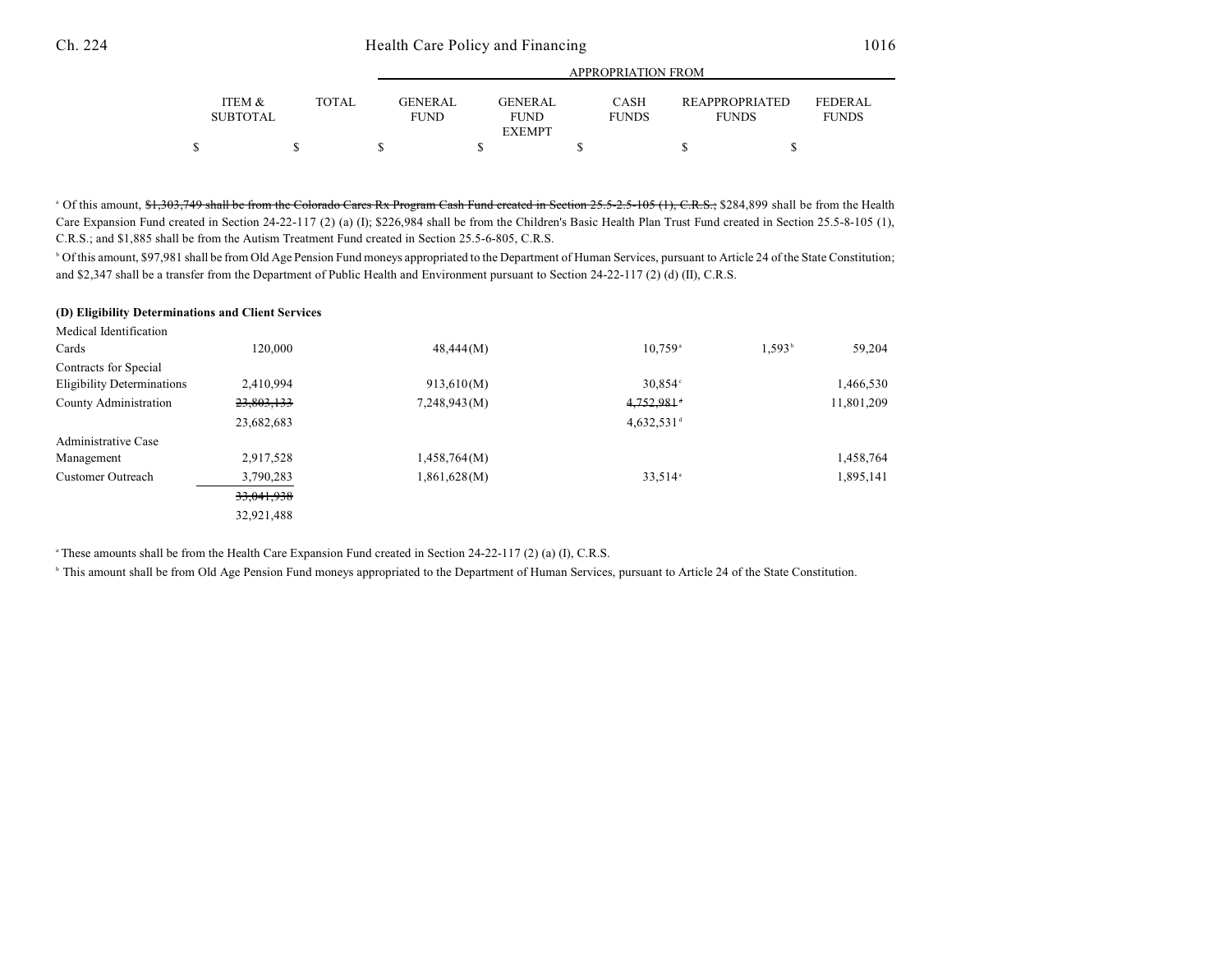Of this amount, \$25,854 shall be from the Health Care Expansion Fund created in Section 24-22-117 (2) (a) (I), C.R.S.; and \$5,000 shall be from the Autism Treatment <sup>c</sup> Fund created in Section 25.5-6-805, C.R.S.

 $d$  This amount shall be from local funds.

|                                                                                                   |            | 103,794,807                      |                         |                        |            |
|---------------------------------------------------------------------------------------------------|------------|----------------------------------|-------------------------|------------------------|------------|
|                                                                                                   |            | 102,154,461                      |                         |                        |            |
| (5) OTHER MEDICAL SERVICES                                                                        |            |                                  |                         |                        |            |
| Services for 5,389 Old Age<br>Pension State Medical<br>Program clients<br>Transfer of Tobacco Tax | 15,311,715 |                                  | 12,836,715 <sup>a</sup> | 2,475,000              |            |
| Cash Fund into the<br>Supplemental Old Age<br>Pension State Medical                               |            |                                  |                         |                        |            |
| Fund                                                                                              | 2,475,000  |                                  | 2,475,000°              |                        |            |
| Commission on Family<br>Medicine Residency                                                        |            |                                  |                         |                        |            |
| <b>Training Programs</b>                                                                          | 2,173,558  | 1,086,779(M)                     |                         |                        | 1,086,779  |
| <b>Enhanced Prenatal Care</b><br>Training and Technical                                           |            |                                  |                         |                        |            |
| Assistance                                                                                        | 117,411    | 58,706(M)                        |                         |                        | 58,705     |
| Nurse Home Visitor                                                                                |            |                                  |                         |                        |            |
| Program                                                                                           | 3,010,000  |                                  |                         | 1,505,000 <sup>d</sup> | 1,505,000  |
| Medicare Modernization<br>Act of 2003 State                                                       |            |                                  |                         |                        |            |
| <b>Contribution Payment</b>                                                                       | 81,155,195 | 81,155,195                       |                         |                        |            |
| Public School Health                                                                              |            |                                  |                         |                        |            |
| Services                                                                                          | 27,501,534 |                                  | 14,101,907°             |                        | 13,399,627 |
| Ch. 224                                                                                           |            | Health Care Policy and Financing |                         |                        | 1017       |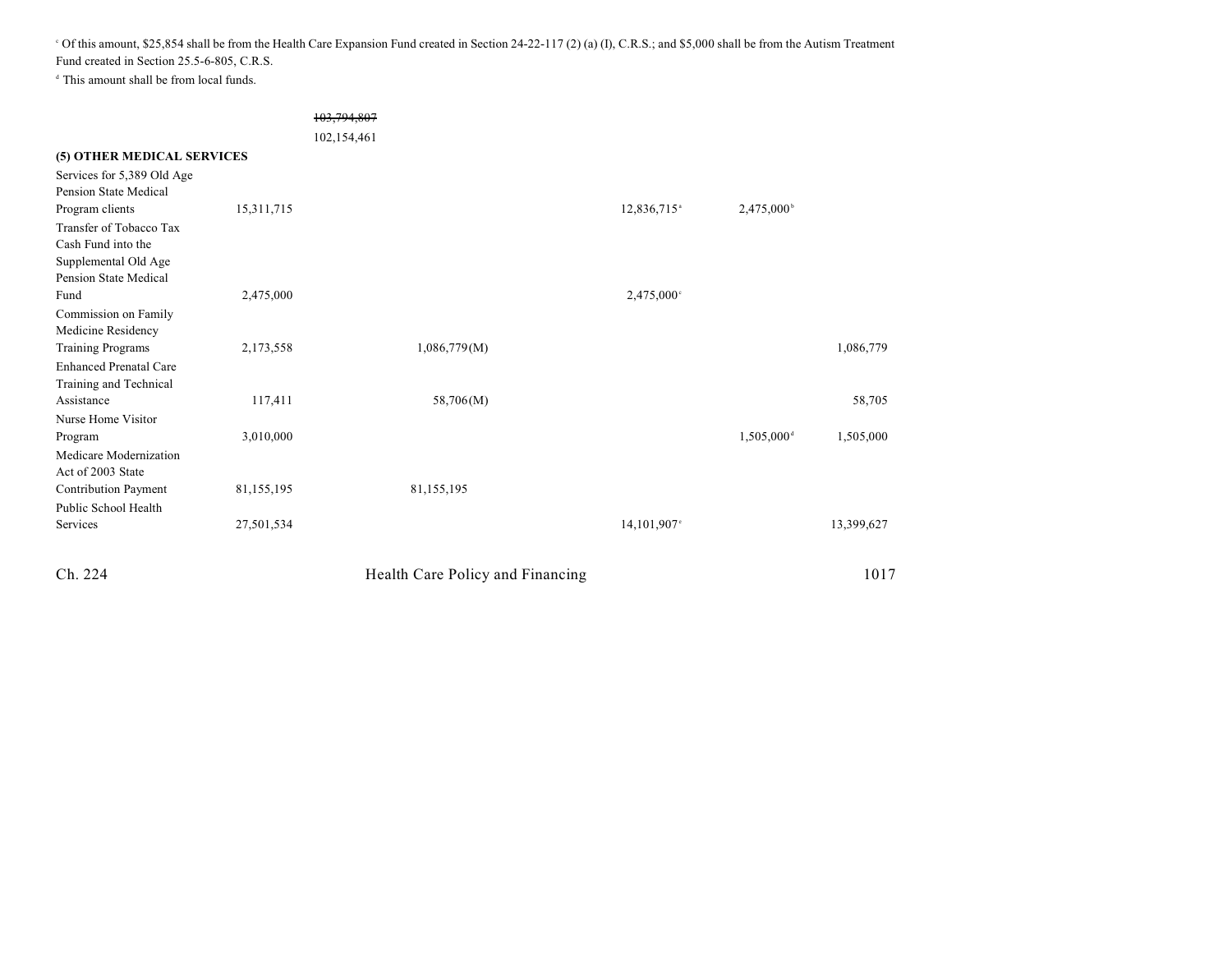## Ch. 224 Health Care Policy and Financing 1018

APPROPRIATION FROM

|                                                    |                           |           |              | APPROPRIATION FROM |                               |        |                                                |   |                             |    |                                |                         |
|----------------------------------------------------|---------------------------|-----------|--------------|--------------------|-------------------------------|--------|------------------------------------------------|---|-----------------------------|----|--------------------------------|-------------------------|
|                                                    | ITEM &<br><b>SUBTOTAL</b> |           | <b>TOTAL</b> |                    | <b>GENERAL</b><br><b>FUND</b> |        | <b>GENERAL</b><br><b>FUND</b><br><b>EXEMPT</b> |   | <b>CASH</b><br><b>FUNDS</b> |    | REAPPROPRIATED<br><b>FUNDS</b> | FEDERAL<br><b>FUNDS</b> |
|                                                    |                           | J.        |              | D.                 |                               | ¢<br>D |                                                | D |                             | \$ | ¢<br>D                         |                         |
| Colorado Cares Rx<br><b>Program Contract Costs</b> |                           | 2,278,378 | 134,022,791  |                    |                               |        |                                                |   | 2,278,378                   |    |                                |                         |
|                                                    |                           |           | 131,744,413  |                    |                               |        |                                                |   |                             |    |                                |                         |

<sup>a</sup> Of this amount, \$9,998,483 shall be from the Old Age Pension Health and Medical Care Fund, pursuant to Section 7 (C) of Article 24 of the State Constitution, and \$2,838,232 shall be from the Supplemental Old Age Pension Health and Medical Care Fund created in Section 25.5-2-101 (2), C.R.S. Of the amount from the Supplemental Old Age Pension Health and Medical Care Fund, \$750,000 is the statutorily required transfer into the fund pursuant to the provisions of Section 39-26-123 (3), C.R.S., and \$2,088,232 is unexpended fund balance in the Supplemental Old Age Pension Health Medical Care Fund.

<sup>b</sup> This amount shall be a transfer of funds from the Tobacco Tax Cash Fund created in Section 24-22-117 (1) (a), C.R.S., into the Supplemental Old Age Pension Health and Medical Care Fund and shall be in addition to the amount appropriated from this fund as cash funds.

<sup>c</sup> This amount shall be from the Tobacco Tax Cash Fund created in Section 24-22-117 (1) (a), C.R.S. This appropriation meets the requirement to appropriate a portion of the revenues collected from the imposition of additional state cigarette and tobacco taxes to the Old Age Pension program for health related purposes pursuant to Section 21 of Article X of the State Constitution.

<sup>d</sup> This amount shall be transferred from the Department of Public Health and Environment.

This amount represents funds certified as expenditures incurred by school districts that are eligible for federal financial participation under Medicaid. <sup>e</sup>

 $^{\circ}$  This amount shall be from the Colorado Cares Rx Program Cash Fund created in Section 25.5-2.5-105 (1), C.R.S.

|  | $$369,495,000^{\circ}$ | $$367,176,666$ <sup>*</sup> | \$23,500,825 <del>\$1,826,495,014</del> |
|--|------------------------|-----------------------------|-----------------------------------------|
|  |                        |                             |                                         |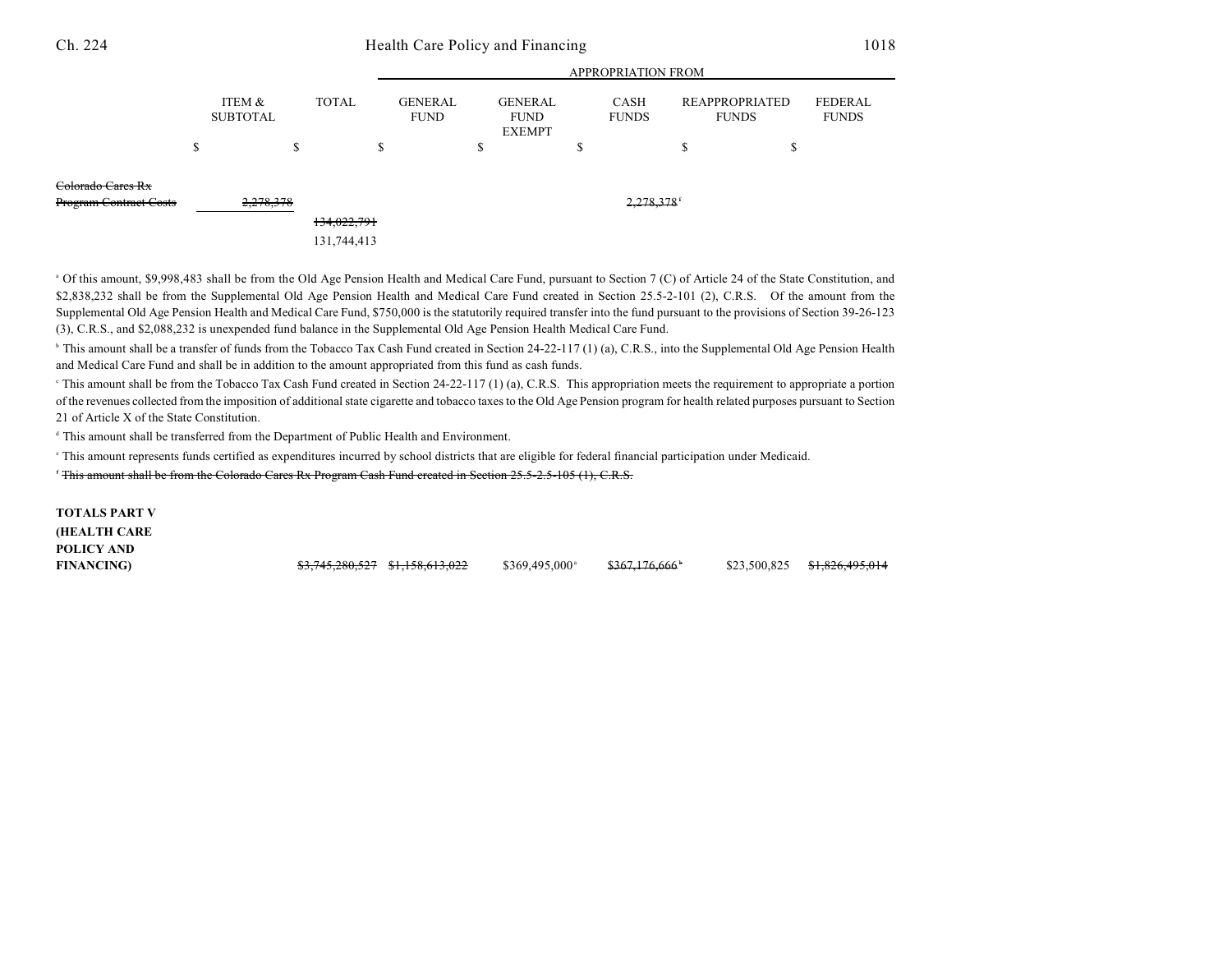\$3,741,361,803 \$1,158,619,677 \$363,244,632 \$1,826,501,669 \$1,826,501,669

 $^{\circ}$  Of this amount, \$369,000,000 shall be from the General Fund Exempt Account created in Section 24-77-103.6 (2), C.R.S., and \$495,000 shall be General Fund Exempt pursuant to Section 24-22-117 (1) (c) (I) (B), C.R.S. Further, said \$495,000 is also not subject to the statutory limitation on General Fund appropriations imposed by Section 24-75-201.1, C.R.S.

<sup>b</sup> This amount includes \$273,607 from the Colorado Autism Treatment Fund created in Section 25.5-6-805, C.R.S., and represents the total amount that the State Treasurer shall transfer from the Tobacco Litigation Settlement Cash Fund created in Section 24-22-115 (1) (a), C.R.S., to the Colorado Autism Treatment Fund pursuant to Section 24-22-115 (1) (a), C.R.S.